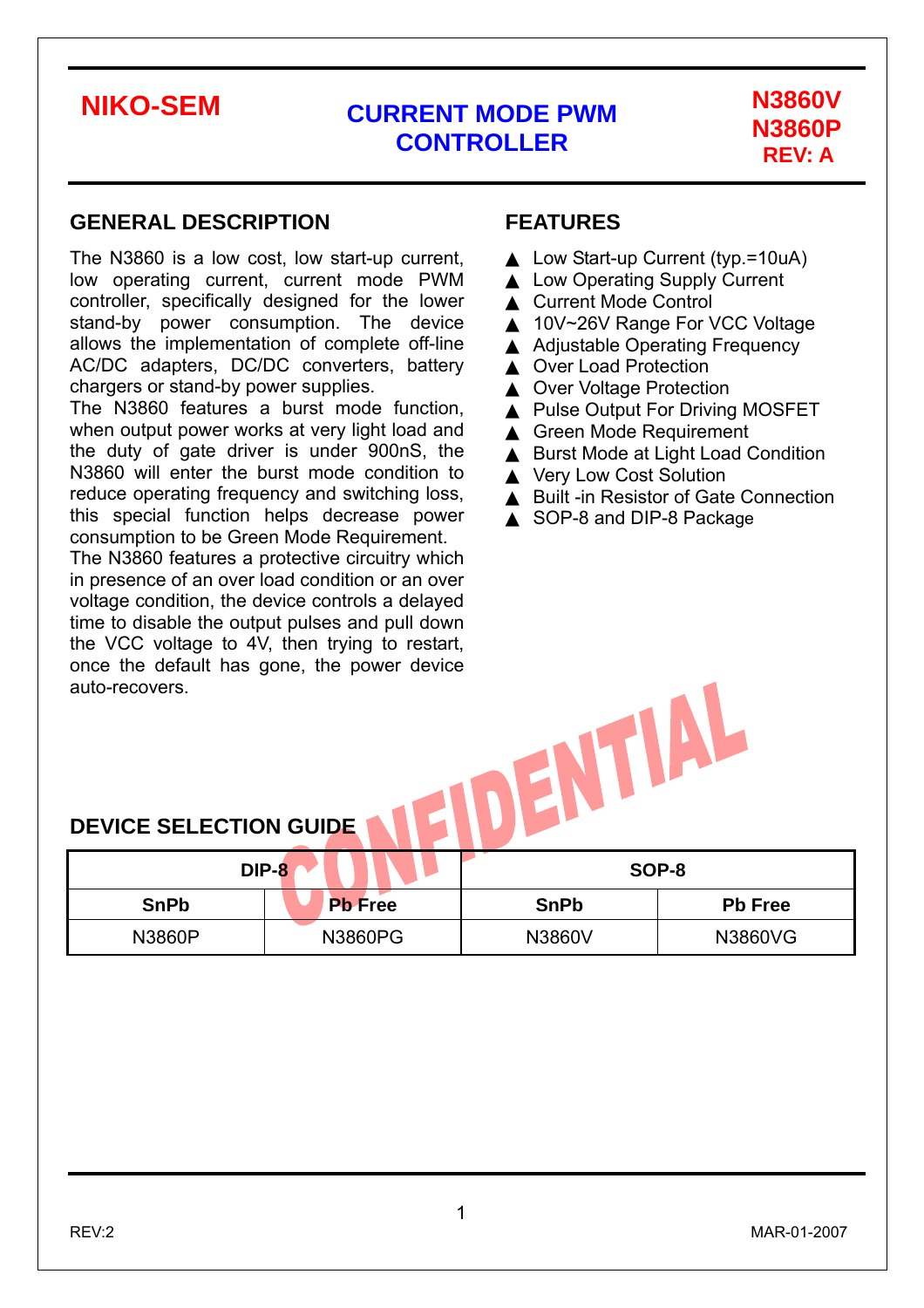

### **BLOCK DIAGRAM**  OVP ( GND BLANK 8 1 +  $-$ 0<br>1.85V - UVO  $4K \left\{$ 100K 1K UVLO OSCILLATO 1K  $2K$ CS FB 2 7 **GREEN** MODE PULSE 47 GATE Rext 3 6 **GENERATOR** PULSE DRIVER 22 270K + **DUTY**  $\begin{array}{c} \begin{array}{c} \n\hline\n\text{0.65V} \n\end{array} & \begin{array}{c} \n\hline\n\end{array} & \begin{array}{c} \n\hline\n\end{array} & \begin{array}{c} \n\hline\n\end{array} & \begin{array}{c} \n\hline\n\end{array} & \begin{array}{c} \n\hline\n\end{array} & \begin{array}{c} \n\hline\n\end{array} & \begin{array}{c} \n\hline\n\end{array} & \begin{array}{c} \n\hline\n\end{array} & \begin{array}{c} \n\hline\n\end{array} & \begin{array}{c} \n\hline$ PROTECTION + 820 **VCC** 5 <sup>4</sup> NC VCC< 4V RELEASE  $-$ O<br>0.65V - ↑

## **ABSOLUTE MAXIMUM RATINGS**

| <b>PARAMETER</b>                       | <b>SYMBOL</b> | <b>LIMITS</b>  | <b>UNITS</b> |
|----------------------------------------|---------------|----------------|--------------|
| <b>Power Supply Voltage</b>            | <b>Vcc</b>    | 30             |              |
| FB to GND Voltage                      | <b>VFB</b>    | 30             |              |
| CS to GND Voltage                      | Vcs           | $-0.3$ to 5    |              |
| Power Dissipation at Ta =50<br>SOP/DIP | <b>PTOT</b>   | 1000/1200      | mW           |
| <b>Junction Temperature</b>            |               | $-25 \sim 150$ |              |
| Storage Temperature                    | <b>TSTG</b>   | $-55 \sim 150$ |              |
| Lead Temperature (Soldering) 10S       | TLEAD         | 300            |              |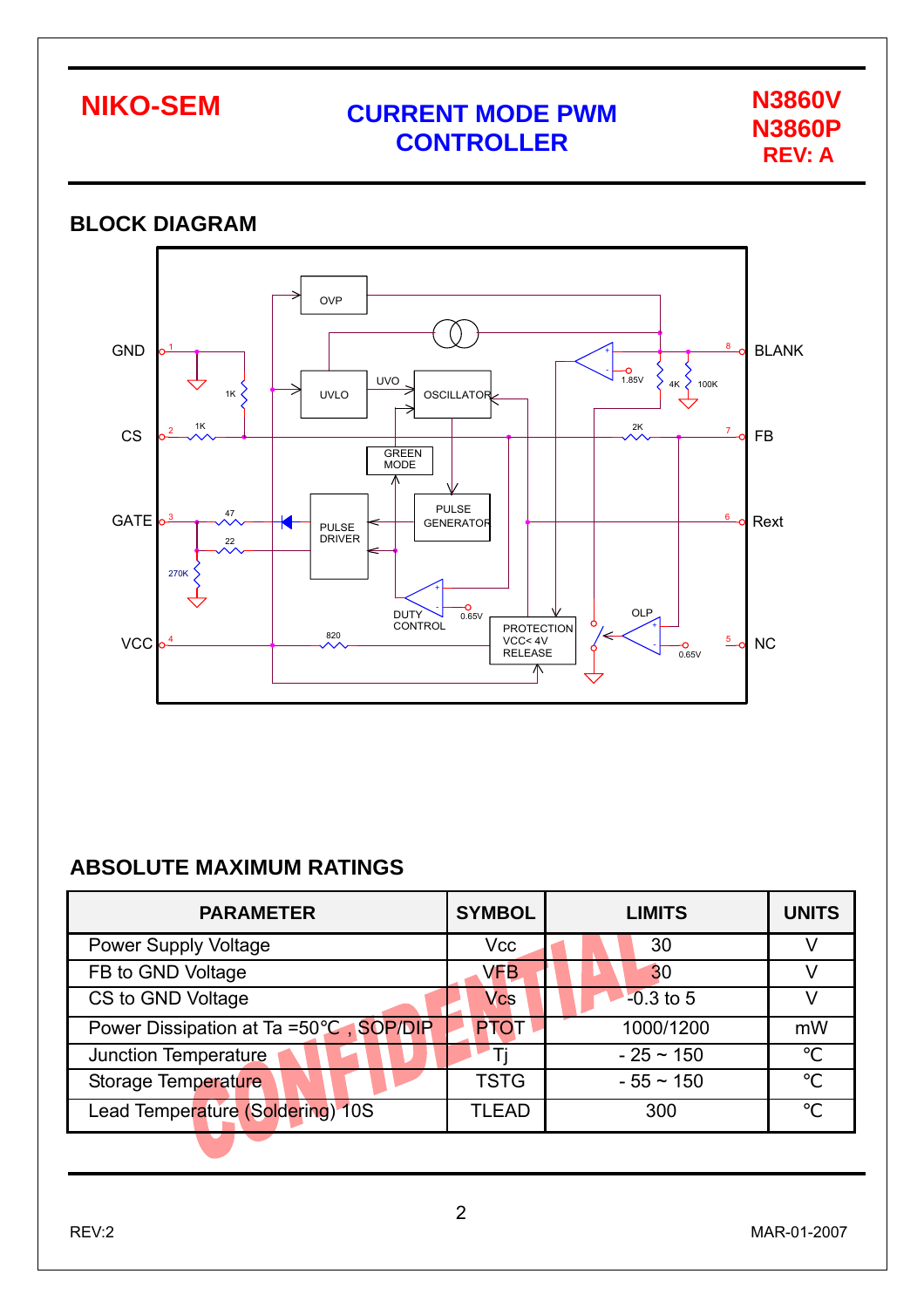

### **THERMAL DATA**

| <b>PARAMETER</b>                              | <b>SYMBOL</b> | SOP-8 | DIP-8 | UNIT |
|-----------------------------------------------|---------------|-------|-------|------|
| <b>Thermal Resistance Junction to Ambient</b> | θja           | 53    | 45    | /W   |
| <b>Thermal Resistance Junction to Case</b>    | $\theta$ ic   | 23    | 15    | /W   |

## **ELECTRICAL SPECIFICATIONS**

(Vcc =15V, Ta =  $-25$  to 125, unless otherwise specified)

| <b>PARAMETER</b>                                   | <b>SYMBOL</b> | <b>CONDITIONS</b>                 | <b>MIN</b> | <b>TYP</b> |      | <b>MAX UNITS</b> |
|----------------------------------------------------|---------------|-----------------------------------|------------|------------|------|------------------|
| Turn-up Threshold                                  | $Vcc($ on $)$ |                                   | 16         | 17         | 18   | V                |
| <b>Turn-off Threshold</b>                          | Vcc(off)      |                                   | 9.5        | 10         | 10.5 | V                |
| <b>Operating Voltage Range</b>                     | <b>Vcc</b>    |                                   | 10.5       | 15         | 26   | V                |
| <b>Operating Supply Current</b>                    | Icc           | Rext=75K, No load                 |            | 0.5        |      | mA               |
| <b>Operating Supply Current</b>                    | <b>Icc</b>    | Rext=75K and 1.0nF<br>output load |            | 1          |      | mA               |
| Start-up Current                                   | <b>Istart</b> |                                   |            | 10         | 15   | uA               |
| <b>Frequency Range</b>                             | fs            | $Rext = 75K$                      | 47         | 52         | 57   | <b>KHz</b>       |
| <b>Rise Time</b>                                   | tr            | 1.0nF output load on pin3         |            | 300        |      | nS               |
| <b>Fall Time</b>                                   | tf            | 1.0nF output load on pin3         |            | 200        |      | nS               |
| Max.Current Sense Voltage                          | Vcs(max)      | 25<br>Tc <sup>-</sup>             | 1.2        | 1.3        | 1.4  | $\vee$           |
|                                                    |               | $TC =$<br>100                     | 1.1        | 1.2        | 1.3  | $\vee$           |
| <b>Over Voltage Protection</b><br><b>Threshold</b> | V(OVP)        |                                   | 26         | 28         | 30   | $\vee$           |
| Minimum Turn-on Time                               | Ton(min)      |                                   |            | 900        |      | nS               |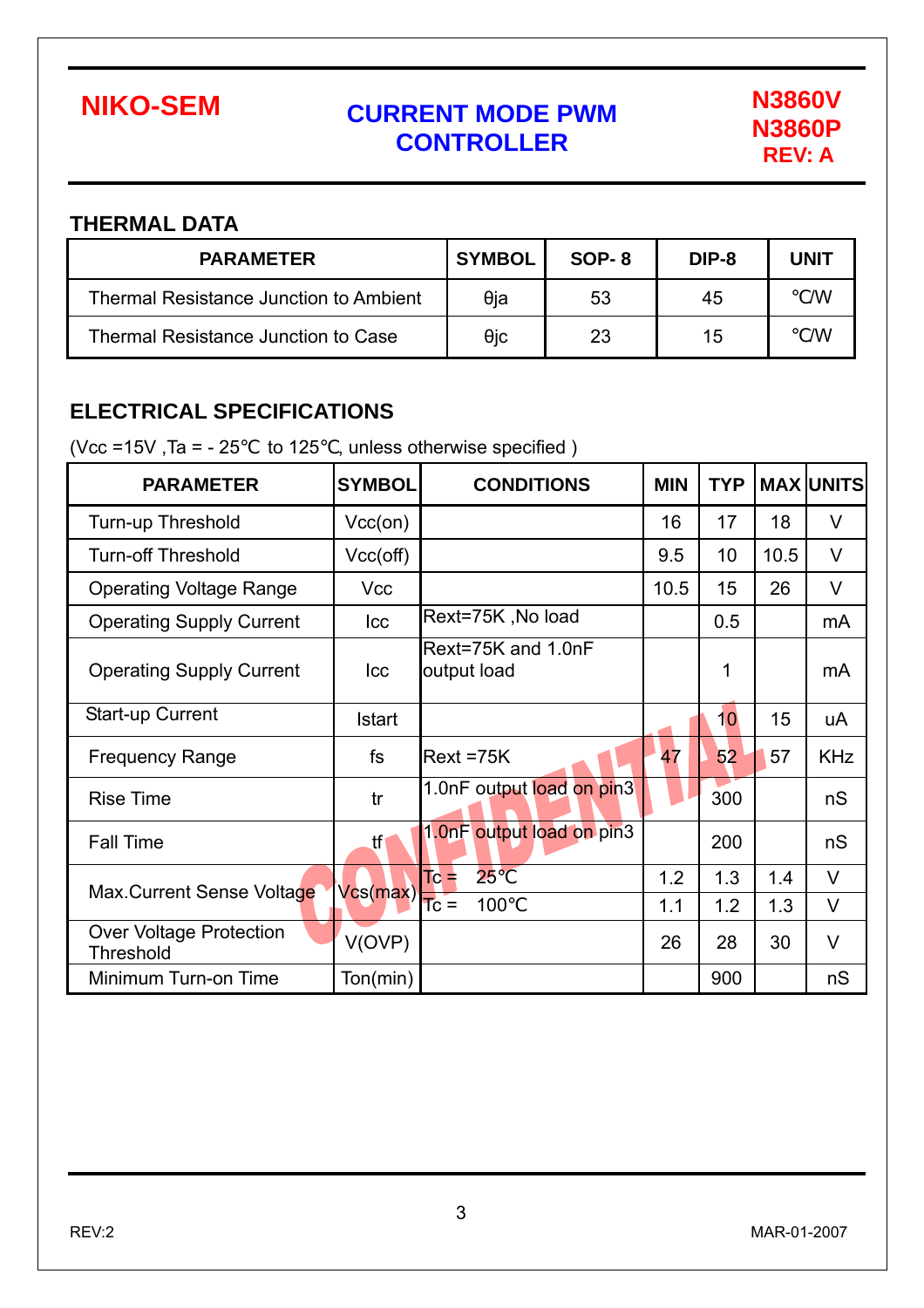

## **OPERATION DESCRIPTION**

## **Under Voltage Lockout (UVLO)**

The turn-on/turn-off threshold are fixed at 17V/10V, The hold-up capacitor must be charged to 17V through the start-up resistor, then the device starts to work, if the hold-up capacitor be discharged to 10V, the device stops to work.

The hold-up capacitor should be enough to supply VCC before energy can be delivered from the auxiliary winding of the main transformer. VCC must not drop below 10V during start-up process. The UVLO function ensures the hold-up capacitor can adequately supply VCC.

## **Start-Up Current**

The typical start-up current is only 10uA, This allows to use a high resistance of start-up resistor for minimizing power loss, therefore, a 2 M start-up resistor and a 10uF VCC hold-up capacitor would be sufficient for the typical application.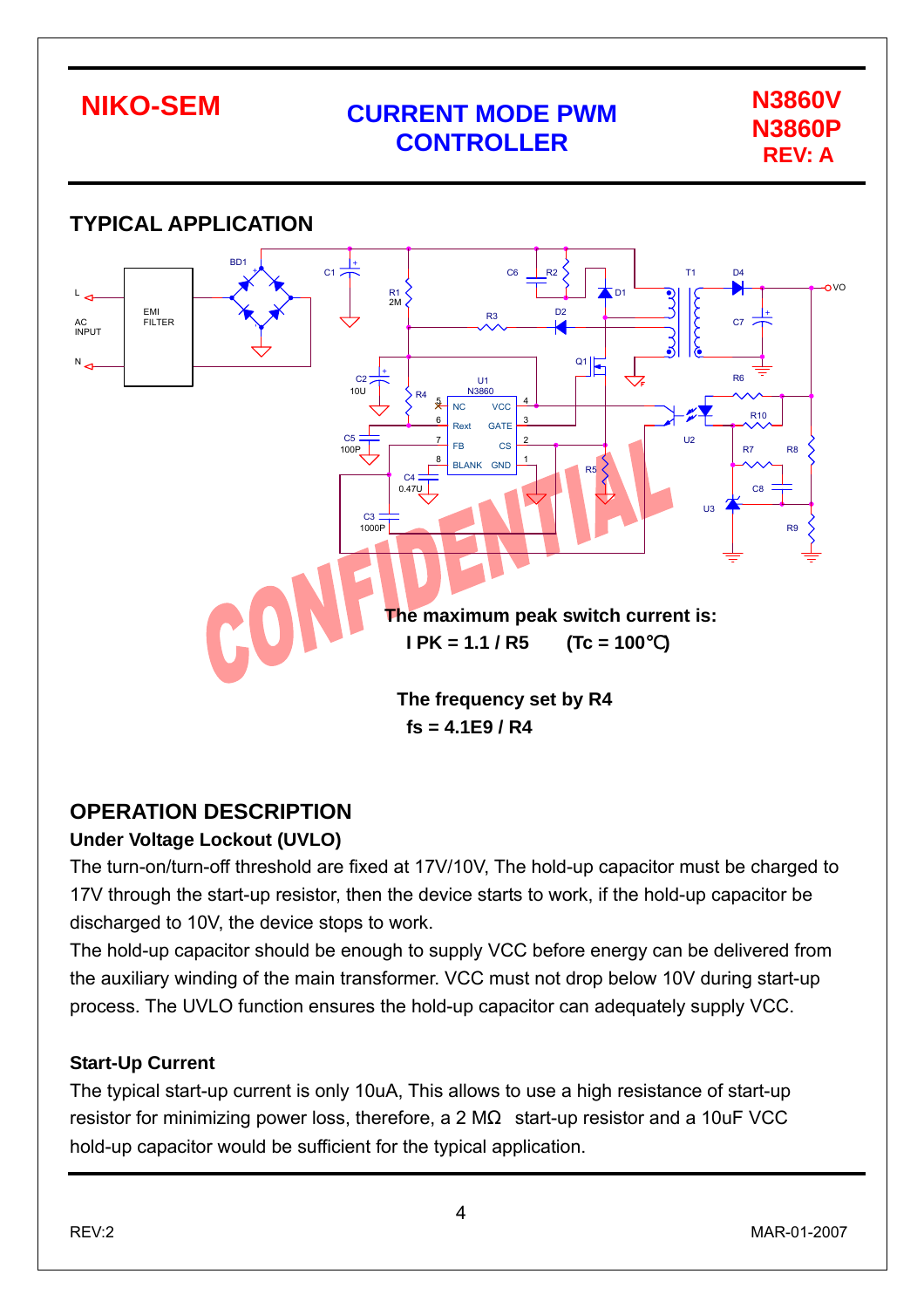

### **Internal Over-Voltage Protection**

The N3860 has built in a internal OVP function to prevent damage due to over-voltage of VCC, When the voltage of VCC exceeds 28V, to disable the output pulses and pull down the VCC voltage to 4V, then trying to restart, once the default has gone, the power device auto-recovers.

### **External Over-Voltage Protection**

The N3860 is also provided an external OVP function to set lower over voltage threshold than internal OVP. The external over-voltage protection with an external zener diode ZD1 is showing on the bellowing application circuit.



### **Constant Limited Power compensation**

The N3860 provides a constant limited power compensation, It used a special feedback control with an external capacitor 1000pF across FB pin and CS pin to make output power equal, no mater input is low or high line condition.

## **TYPICAL CHARACTERISTICS**



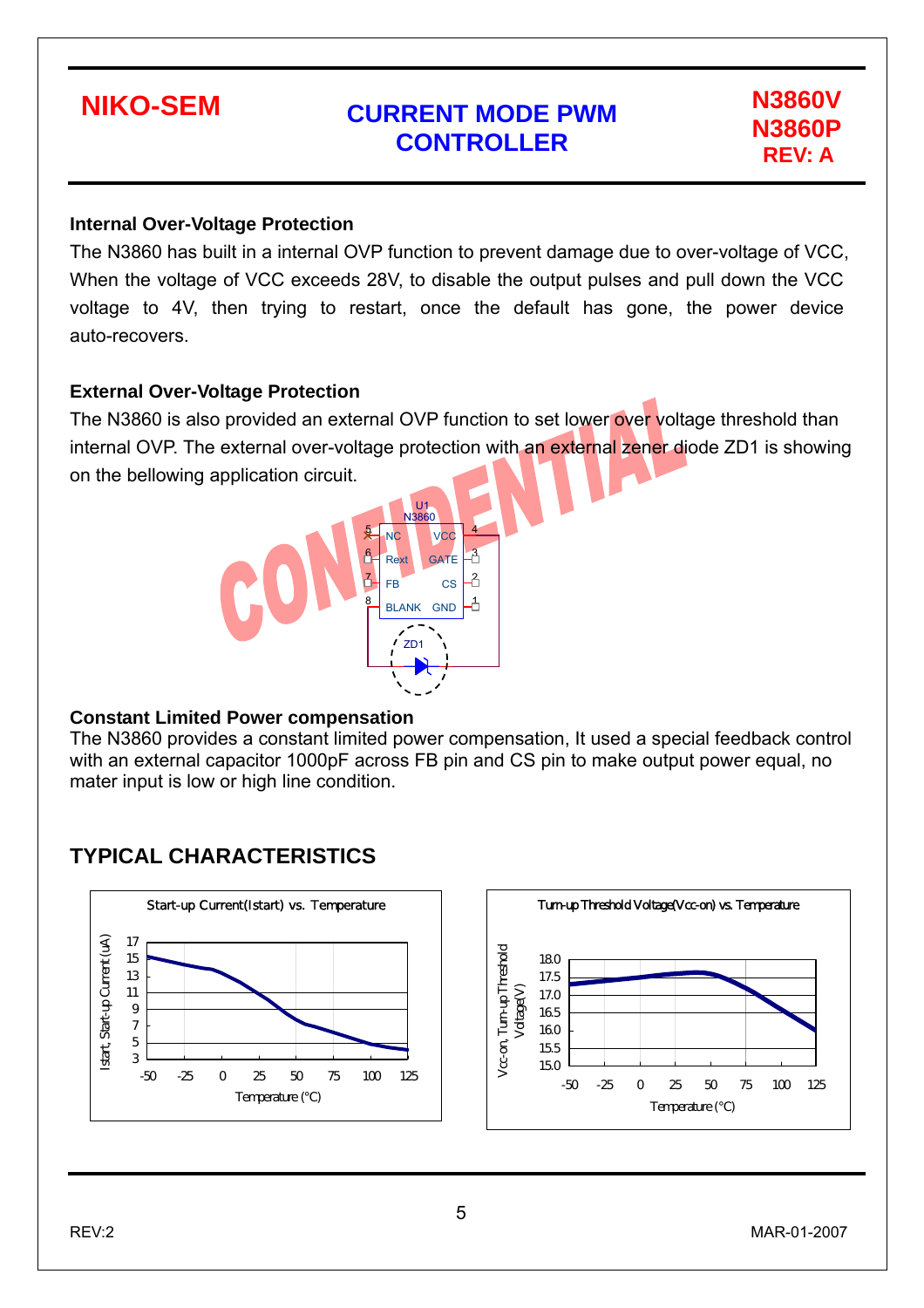













6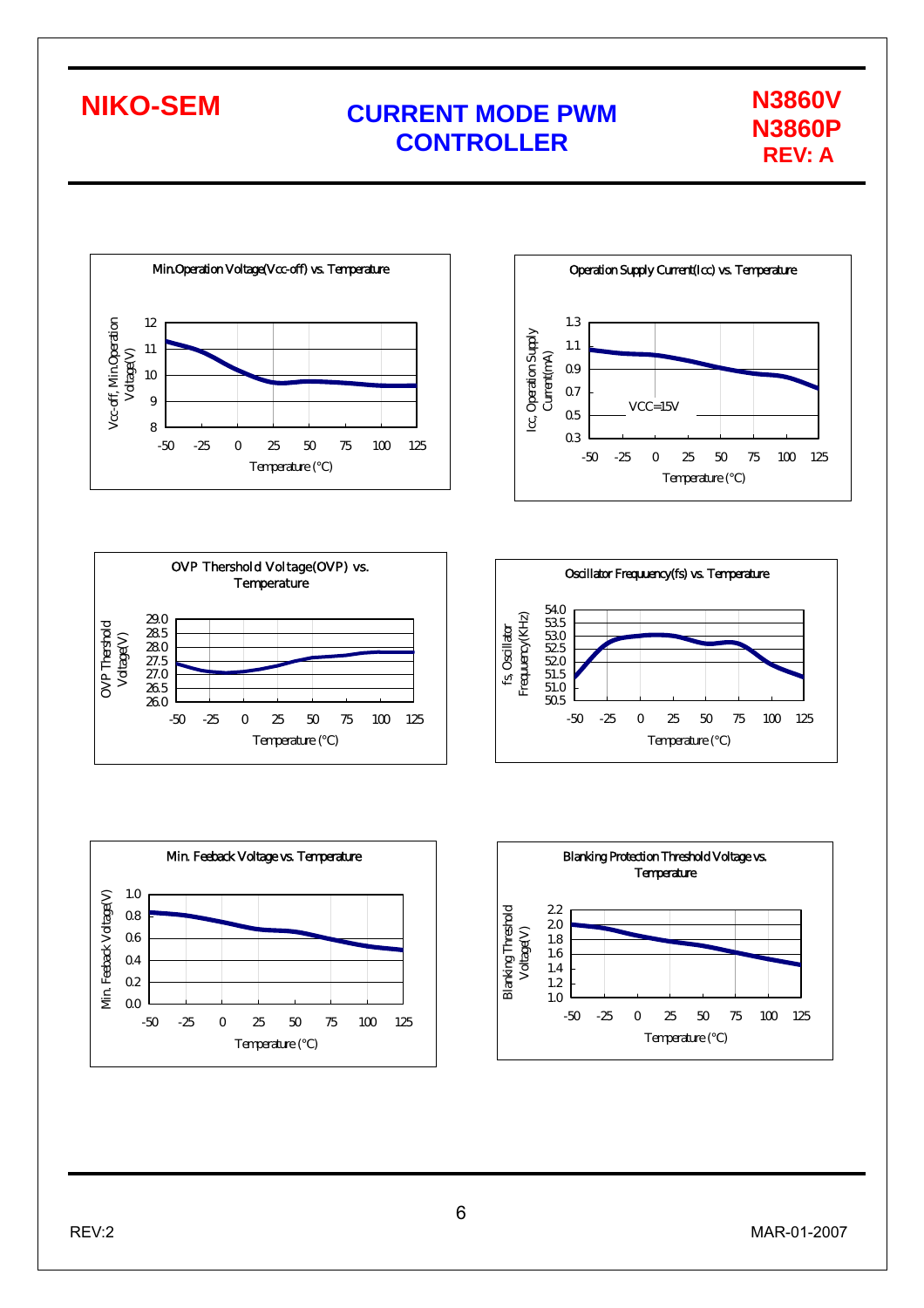

## **PIN CONFIGURATIONS**



## **PIN FUNCTIONS**

| <b>NO</b>      | <b>FUNCTION</b> | <b>DESCRIPTION</b>                                                                                                      |
|----------------|-----------------|-------------------------------------------------------------------------------------------------------------------------|
|                | <b>GND</b>      | Ground, current return for both the signal and drive circuit.                                                           |
| $\overline{2}$ | <b>CS</b>       | Current sense input pin, connect to the current sense resistor for power<br>limiting.                                   |
| 3              | <b>GATE</b>     | Gate driver, connect to the gate of external power MOSFET.                                                              |
| 4              | <b>VCC</b>      | Supply Voltage of this IC.                                                                                              |
| 5              | NC              | Not connect.                                                                                                            |
| 6              | Rext            | Frequency setting resistor, connects a resistor to VCC pin and a capacitor<br>to GND. (The capacitor is fixed to 100pF) |
| 7              | FB.             | Voltage feedback input.                                                                                                 |
| 8              | <b>BLANK</b>    | Set the blanking time to delay the protection operation.                                                                |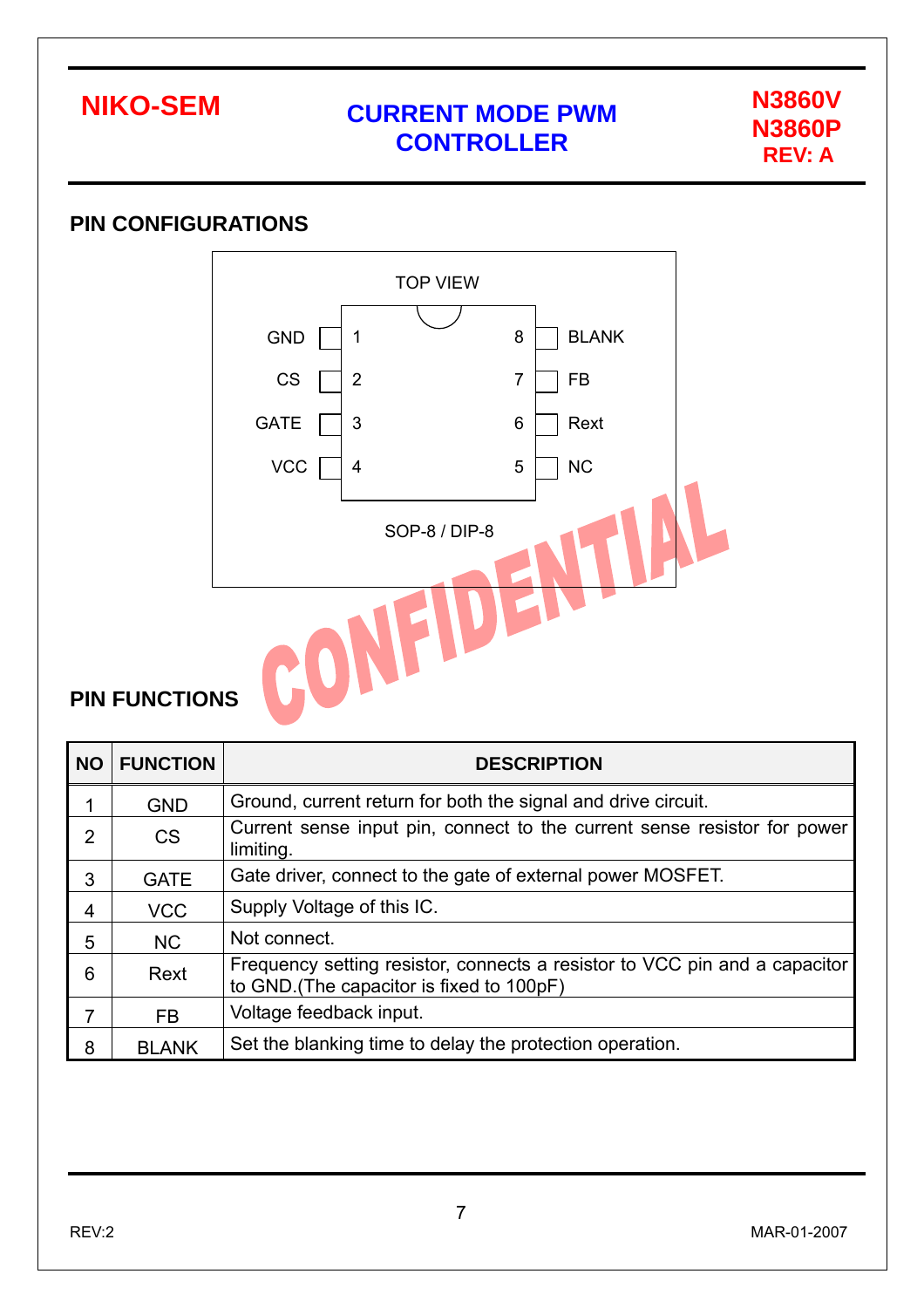

## **SOP-8 (D) MECHANICAL DATA**

| <b>Dimension</b> |      | mm   |      |           | mm          |      |             |  |
|------------------|------|------|------|-----------|-------------|------|-------------|--|
|                  | Min. | Typ. | Max. | Dimension | Min.        | Typ. | Max.        |  |
| A                | 4.8  |      | 5.0  | H         | 0.4         |      | 1.27        |  |
| $\mathsf B$      | 3.8  |      | 4.0  |           | 0.18        |      | 0.25        |  |
| $\mathsf{C}$     | 5.8  |      | 6.2  | J         |             | 0.22 |             |  |
| D                | 0.33 |      | 0.51 | K         | $0^{\circ}$ |      | $8^{\circ}$ |  |
| E                |      | 1.27 |      |           |             |      |             |  |
| $\mathsf F$      |      |      | 1.75 | M         |             |      |             |  |
| G                | 0.1  |      | 0.3  | N         |             |      |             |  |